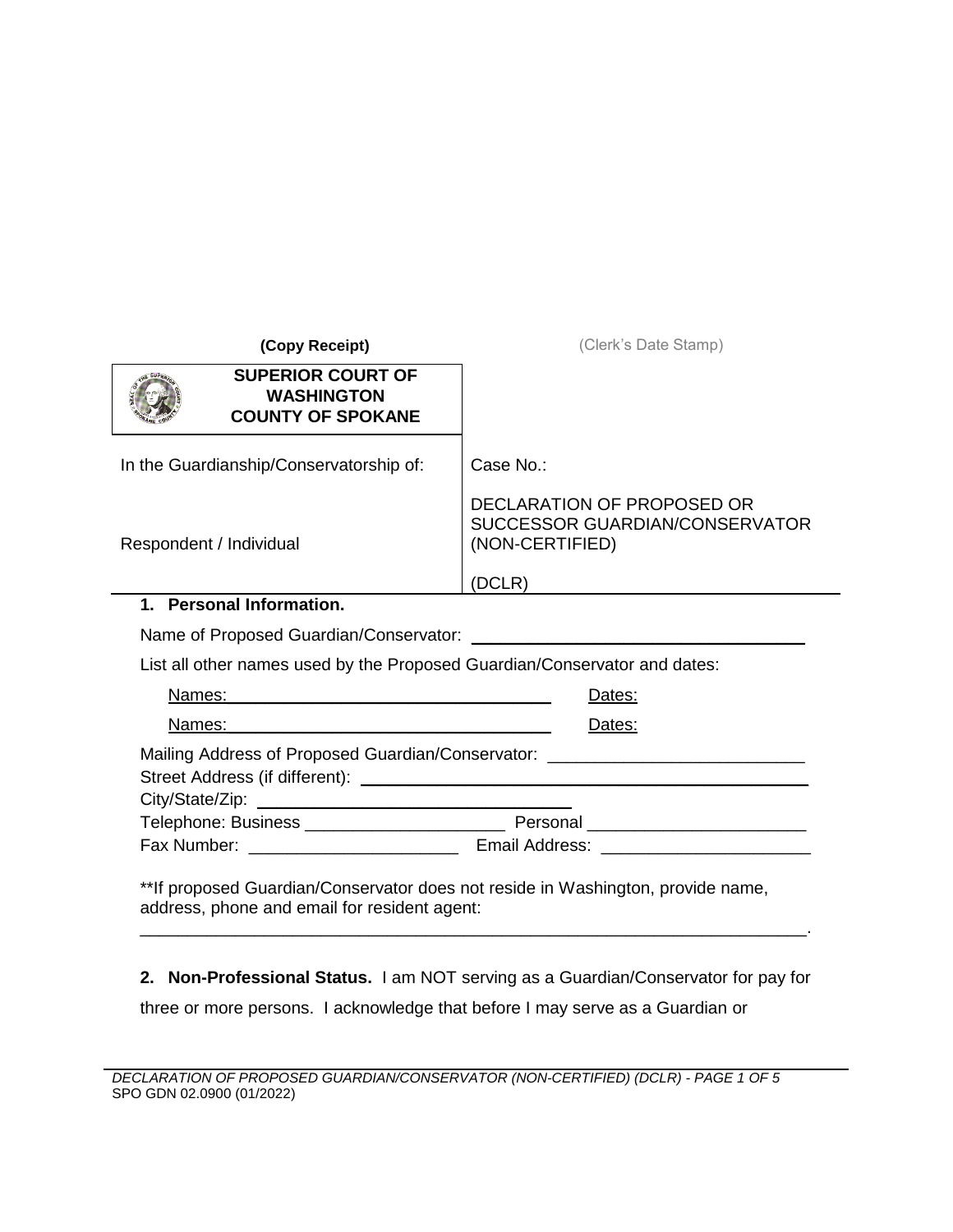Conservator for three or more persons for pay, I am required to be certified by the Washington Certified Professional Guardian Board.

**3. Business Form.** If appointed, I will serve as a Guardian/Conservator as an individual person and not serving as an entity or representative of a business entity, such as a trust company or non-profit corporation.

**4. Background and Experience Helpful to Service as Guardian/Conservator.** I have the following background, education and experience, which may be helpful in my service as Guardian/Conservator:

Education, training and experience: \_\_\_\_\_\_\_\_\_\_\_\_\_\_\_\_\_\_\_\_\_\_\_\_\_\_\_\_\_\_\_\_\_\_\_\_\_\_\_\_\_

Professional licenses held and dates:  $\Box$ 

**5. Relationship to Respondent.** I have the following relationship to the Respondent (*such as family member, friend, etc*.):

\_\_\_\_\_\_\_\_\_\_\_\_\_\_\_\_\_\_\_\_\_\_\_\_\_\_\_\_\_\_\_\_\_\_\_\_\_\_\_\_\_\_\_\_\_\_\_\_\_\_\_\_\_\_\_\_\_\_\_\_\_\_\_\_\_\_\_\_\_.

## **6. Prior History as Fiduciary or Guardian/Conservator.**

**(a)** I have served in a fiduciary capacity (*such as an attorney-in-fact pursuant to power of attorney, a trustee, an executor, a personal representative, an administrator, Guardian or Conservator*).

\_\_\_\_\_\_\_\_\_\_\_\_\_\_\_\_\_\_\_\_\_\_\_\_\_\_\_\_\_\_\_\_\_\_\_\_\_\_\_\_\_\_\_\_\_\_\_\_\_\_\_\_\_\_\_\_\_\_\_\_\_\_\_\_ \_\_\_\_\_\_\_\_\_\_\_\_\_\_\_\_\_\_\_\_\_\_\_\_\_\_\_\_\_\_\_\_\_\_\_\_\_\_\_\_\_\_\_\_\_\_\_\_\_\_\_\_\_\_\_\_\_\_\_\_\_\_\_\_

 $\Box$  Yes  $\Box$  No

If yes, please list the county, state, name of the person(s) and date of each appointment:

I have been removed as a fiduciary.  $\Box$  Yes  $\Box$  No

If the answer to 6(b) is "Yes," describe the county, state, case number and

circumstances leading to your removal as a Guardian, Conservator or as a fiduciary,

whether for breach of fiduciary duty or for any other reason:

**7. Criminal History.** Disclose any and all convictions of a crimes involving dishonesty, neglect, or use of physical force or other crime relevant to the functions the individual would assume as guardian. A court may, upon consideration of facts, find

\_\_\_\_\_\_\_\_\_\_\_\_\_\_\_\_\_\_\_\_\_\_\_\_\_\_\_\_\_\_\_\_\_\_\_\_\_\_\_\_\_\_\_\_\_\_\_\_\_\_\_\_\_\_\_\_\_\_\_\_\_\_\_\_\_\_\_\_\_\_ \_\_\_\_\_\_\_\_\_\_\_\_\_\_\_\_\_\_\_\_\_\_\_\_\_\_\_\_\_\_\_\_\_\_\_\_\_\_\_\_\_\_\_\_\_\_\_\_\_\_\_\_\_\_\_\_\_\_\_\_\_\_\_\_\_\_\_\_\_\_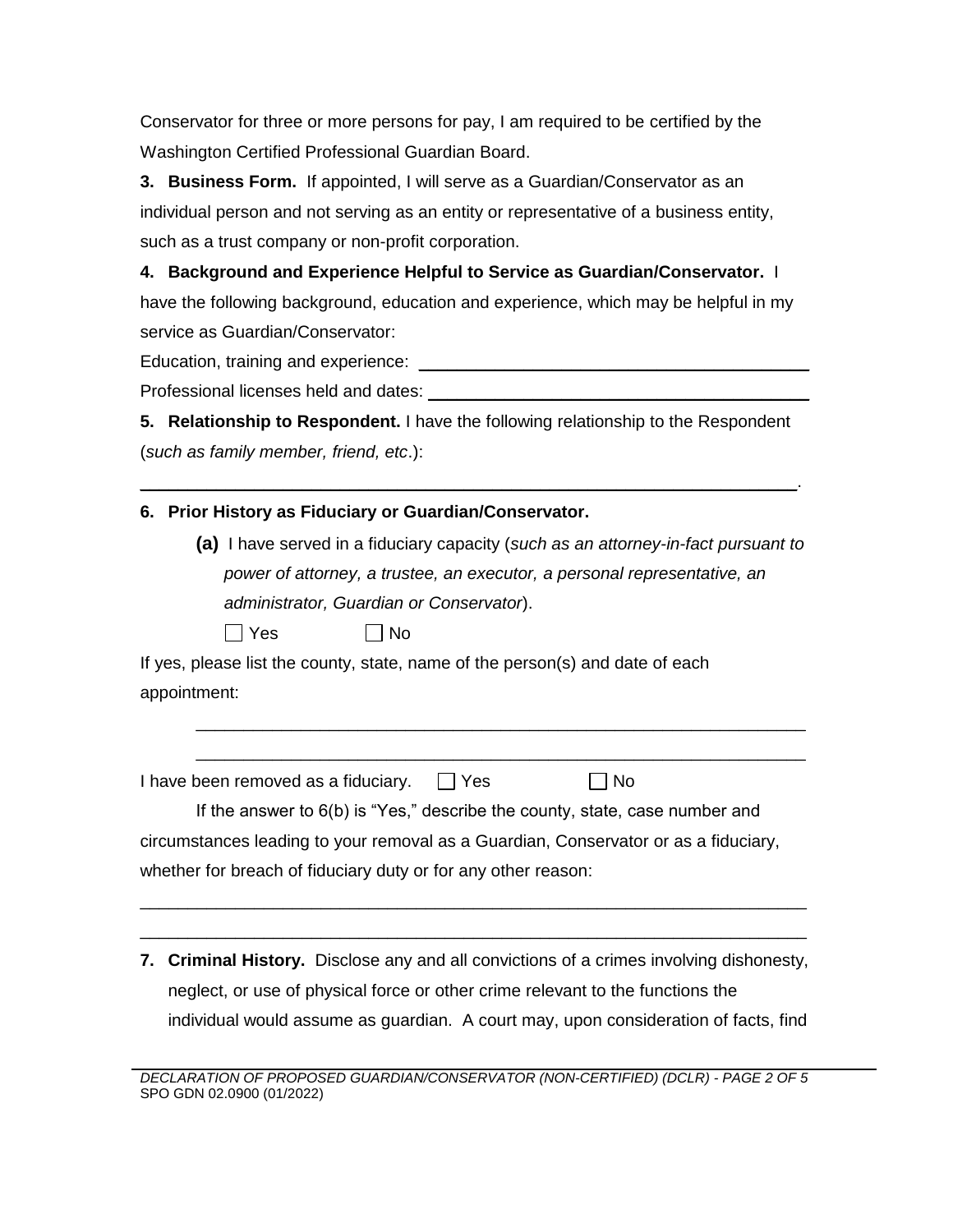a relative convicted of a crime is qualified to serve as guardian or conservator, or the Court may find the person unsuitable. RCW  $11.130.090(1)(b)(i)$ , (ii) and (e) I have been convicted of such a crime as described above:  $\Box$  Yes  $\Box$  No If the answer to the question is "Yes," identify all such convictions, county and state, and date(s):

\_\_\_\_\_\_\_\_\_\_\_\_\_\_\_\_\_\_\_\_\_\_\_\_\_\_\_\_\_\_\_\_\_\_\_\_\_\_\_\_\_\_\_\_\_\_\_\_\_\_\_\_\_\_\_\_\_\_\_\_\_\_\_\_\_\_\_\_\_\_ \_\_\_\_\_\_\_\_\_\_\_\_\_\_\_\_\_\_\_\_\_\_\_\_\_\_\_\_\_\_\_\_\_\_\_\_\_\_\_\_\_\_\_\_\_\_\_\_\_\_\_\_\_\_\_\_\_\_\_\_\_\_\_\_\_\_\_\_\_\_ \_\_\_\_\_\_\_\_\_\_\_\_\_\_\_\_\_\_\_\_\_\_\_\_\_\_\_\_\_\_\_\_\_\_\_\_\_\_\_\_\_\_\_\_\_\_\_\_\_\_\_\_\_\_\_\_\_\_\_\_\_\_\_\_\_\_\_\_\_\_

**8. Civil Proceedings.** Describe any civil proceedings in which there was a finding you had engaged in dishonesty, misappropriation of funds, breach of fiduciary duty, or mistreatment of any person. Also identify any civil proceeding where there was a settlement, even if such settlement was without specific findings by the Court.

\_\_\_\_\_\_\_\_\_\_\_\_\_\_\_\_\_\_\_\_\_\_\_\_\_\_\_\_\_\_\_\_\_\_\_\_\_\_\_\_\_\_\_\_\_\_\_\_\_\_\_\_\_\_\_\_\_\_\_\_\_\_\_\_\_\_\_ \_\_\_\_\_\_\_\_\_\_\_\_\_\_\_\_\_\_\_\_\_\_\_\_\_\_\_\_\_\_\_\_\_\_\_\_\_\_\_\_\_\_\_\_\_\_\_\_\_\_\_\_\_\_\_\_\_\_\_\_\_\_\_\_\_\_\_

**9. Disciplinary Proceedings.** Describe any recorded disciplinary proceedings against you by any applicable disciplinary body or licensing agency that resulted in a finding of misconduct. This would include any proceedings by a professional organization such as, but not limited to, a state bar association, a medical disciplinary review board, nursing board, certified professional guardian/conservator board:

\_\_\_\_\_\_\_\_\_\_\_\_\_\_\_\_\_\_\_\_\_\_\_\_\_\_\_\_\_\_\_\_\_\_\_\_\_\_\_\_\_\_\_\_\_\_\_\_\_\_\_\_\_\_\_\_\_\_\_\_\_\_\_\_\_\_\_\_\_\_ \_\_\_\_\_\_\_\_\_\_\_\_\_\_\_\_\_\_\_\_\_\_\_\_\_\_\_\_\_\_\_\_\_\_\_\_\_\_\_\_\_\_\_\_\_\_\_\_\_\_\_\_\_\_\_\_\_\_\_\_\_\_\_\_\_\_\_\_\_\_

**10. Ability to Secure Bond.** In some cases, it is necessary for the Guardian/Conservator to secure a bond, which is insurance coverage providing protection to the Respondent / Personal Subject to Guardianship or Conservatorship in the event of financial loss or personal harm caused by the negligent or intentional conduct of the appointed Guardian/Conservator. Is there any reason (*such as bankruptcy or poor credit record*) why you may have difficulty obtaining a Guardian/Conservator's bond?

 $\Box$  Yes  $\Box$  No If yes, please explain:

\_\_\_\_\_\_\_\_\_\_\_\_\_\_\_\_\_\_\_\_\_\_\_\_\_\_\_\_\_\_\_\_\_\_\_\_\_\_\_\_\_\_\_\_\_\_\_\_\_\_\_\_\_\_\_\_\_\_\_\_\_\_\_\_\_\_\_\_\_\_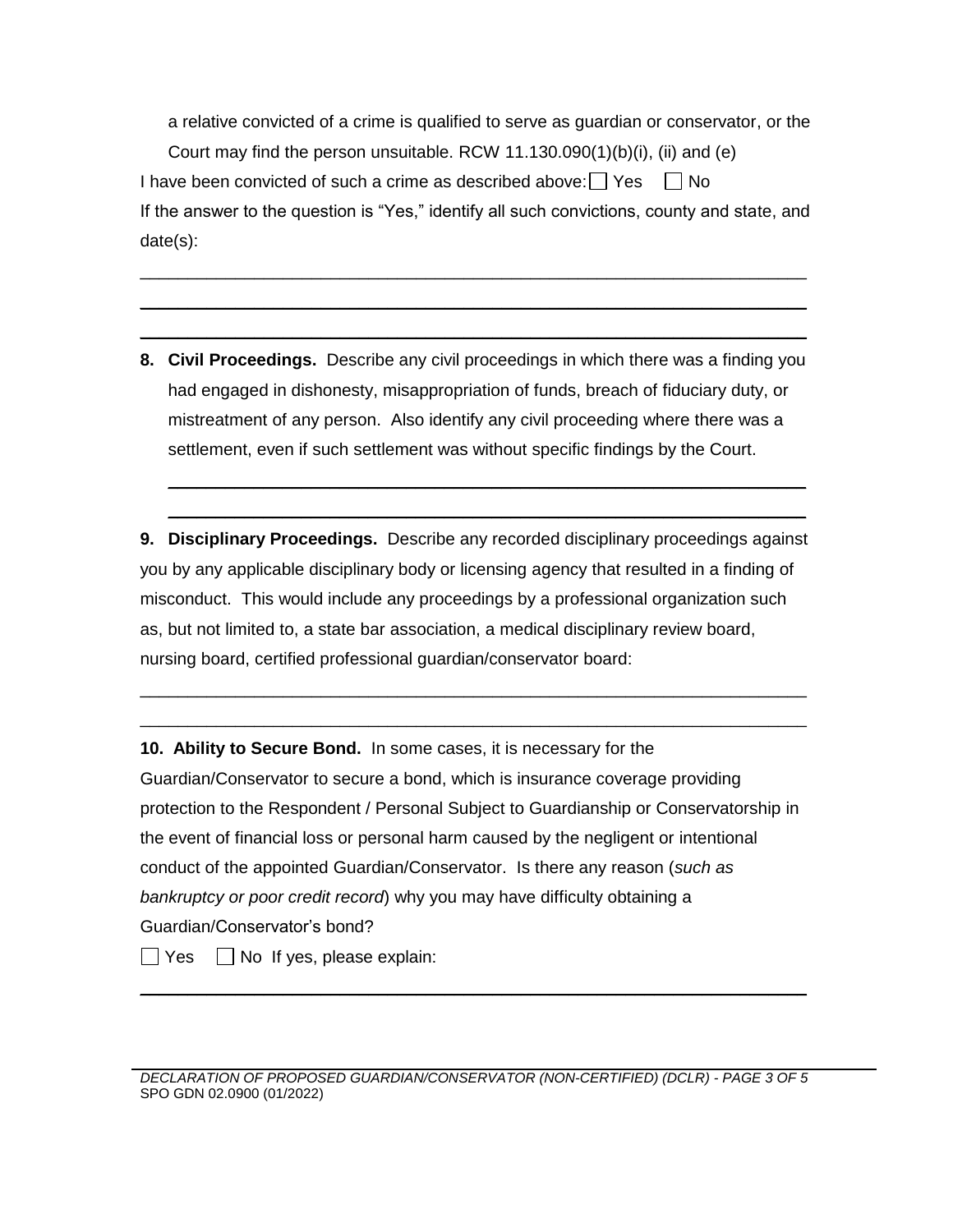**11. Compensation and Reimbursement**. State whether you intend to request hourly or other compensation for your services, the basis for compensation, and describe the expenses for which you expect to be reimbursed.

\_\_\_\_\_\_\_\_\_\_\_\_\_\_\_\_\_\_\_\_\_\_\_\_\_\_\_\_\_\_\_\_\_\_\_\_\_\_\_\_\_\_\_\_\_\_\_\_\_\_\_\_\_\_\_\_\_\_\_\_\_\_\_\_\_\_\_\_\_\_

| 12. | Describe what you or others have done to help prepare you to be a Guardian<br>or Conservator |  |                                                                                                                                         |
|-----|----------------------------------------------------------------------------------------------|--|-----------------------------------------------------------------------------------------------------------------------------------------|
|     |                                                                                              |  | a. Reviewed RCW 11.130 with _______________________________(Name)                                                                       |
|     |                                                                                              |  | b. Reviewed the Spokane County Superior Court Guardians Manual<br>with<br>(Name).<br><u> 1989 - Johann John Harry Hermann (f. 1989)</u> |
|     |                                                                                              |  | c. Reviewed Spokane County Local Rule LSPR 98.20, Estates &<br>(Name).                                                                  |
|     |                                                                                              |  | (Name).                                                                                                                                 |

I CERTIFY (OR DECLARE) UNDER PENALTY OF PERJURY UNDER THE LAWS OF THE STATE OF WASHINGTON THAT TO THE BEST OF MY KNOWLEDGE THE STATEMENTS ABOVE ARE TRUE AND CORRECT.

Signature of Proposed Guardian/Conservator

Printed Name of Proposed Guardian/Conservator, WSBA#

Address City, State. Zip Code

\*Telephone/Fax Number **Email Address** 

## **RELEASE OF INFORMATION**

By my signature below, I authorize the Spokane County Superior Court to have or access the following information:

1) To confirm any information provided by me in the Declaration of Proposed Guardian/Conservator through the Judicial Information System, Washington

*DECLARATION OF PROPOSED GUARDIAN/CONSERVATOR (NON-CERTIFIED) (DCLR) - PAGE 4 OF 5* SPO GDN 02.0900 (01/2022)